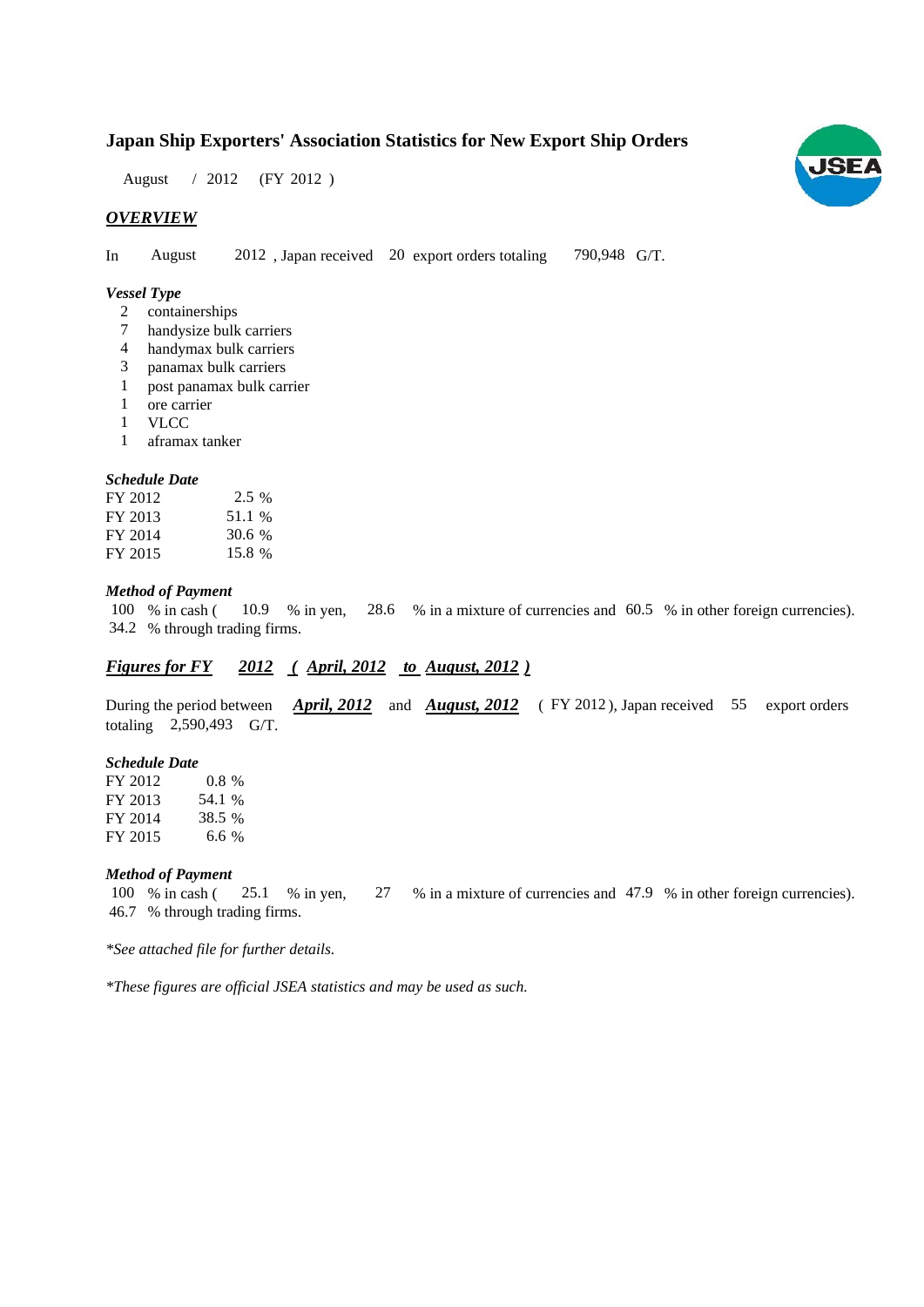# New Export Orders Placed in August 2012 (FY 2012) Based on Fiscal Year

|                       | $3.9$ Let $\lambda$ (be presence $2.91$ Let |                  |                 |            |     |          |     |           |     |           |     |             |     |                      |     |                 |
|-----------------------|---------------------------------------------|------------------|-----------------|------------|-----|----------|-----|-----------|-----|-----------|-----|-------------|-----|----------------------|-----|-----------------|
| Description           |                                             | Apr 11 to Mar 12 |                 | April 2012 |     | May 2012 |     | June 2012 |     | July 2012 |     | August 2012 |     | Apr $12$ to Aug $12$ |     | Jan 12 to Aug12 |
|                       | No.                                         | G/T              | No.             | G/T        | No. | G/T      | No. | G/T       | No. | G/T       | No. | G/T         | No. | G/T                  | No. | G/T             |
| <b>General Cargos</b> |                                             | 672.972          | $_{0}$          |            |     |          |     |           |     |           |     | 9,998       |     | 9.998                |     | 130,548         |
| <b>Bulk Carriers</b>  | 176                                         | 6,650,098        | $\Omega$        | 468,768    |     | 85.570   |     | 81,070    | 2   | 341,037   | 16  | 564,950     | 44  | 1,541,395            | 81  | 3,135,243       |
| Tankers               |                                             | 455.236          |                 | 47,000     |     | 219,800  |     | 418,300   |     | 138,000   |     | 216,000     | 91  | 1,039,100            |     | 1,492,236       |
| Combined Carriers     |                                             |                  |                 |            |     |          |     |           |     |           |     |             |     |                      |     |                 |
| Others                |                                             | 302,200          |                 |            |     |          |     |           |     |           |     |             |     |                      |     |                 |
| Total                 | 198                                         | 8,080,506        | 10 <sup>1</sup> | 515,768    |     | 305,370  |     | 499,370   | 131 | 479,037   | 20  | 790,948     | 55  | 2,590,493            | 100 | 4,758,027       |
| FY 2012 / FY 2011 (%) |                                             | $* 65.1$         |                 | 56.5       |     | 55.4     |     | 91.5      |     | 99.0      |     | 228.4       |     | 91.2 <sub>h</sub>    |     | $**80.8$        |
| In CGT                |                                             | 3,929,443        |                 | 222,809    |     | 120,200  |     | 280,129   |     | 279,496   |     | 348,875     |     | 1,251,509            |     | 2,182,173       |

*Figures for shipbuilding orders of 500 G/T and over for export as steel vessels placed with JSEA members are covered.*

\*FY 2011/FY2010

\*\*Calendar Year 2012

JSEA (September 2012)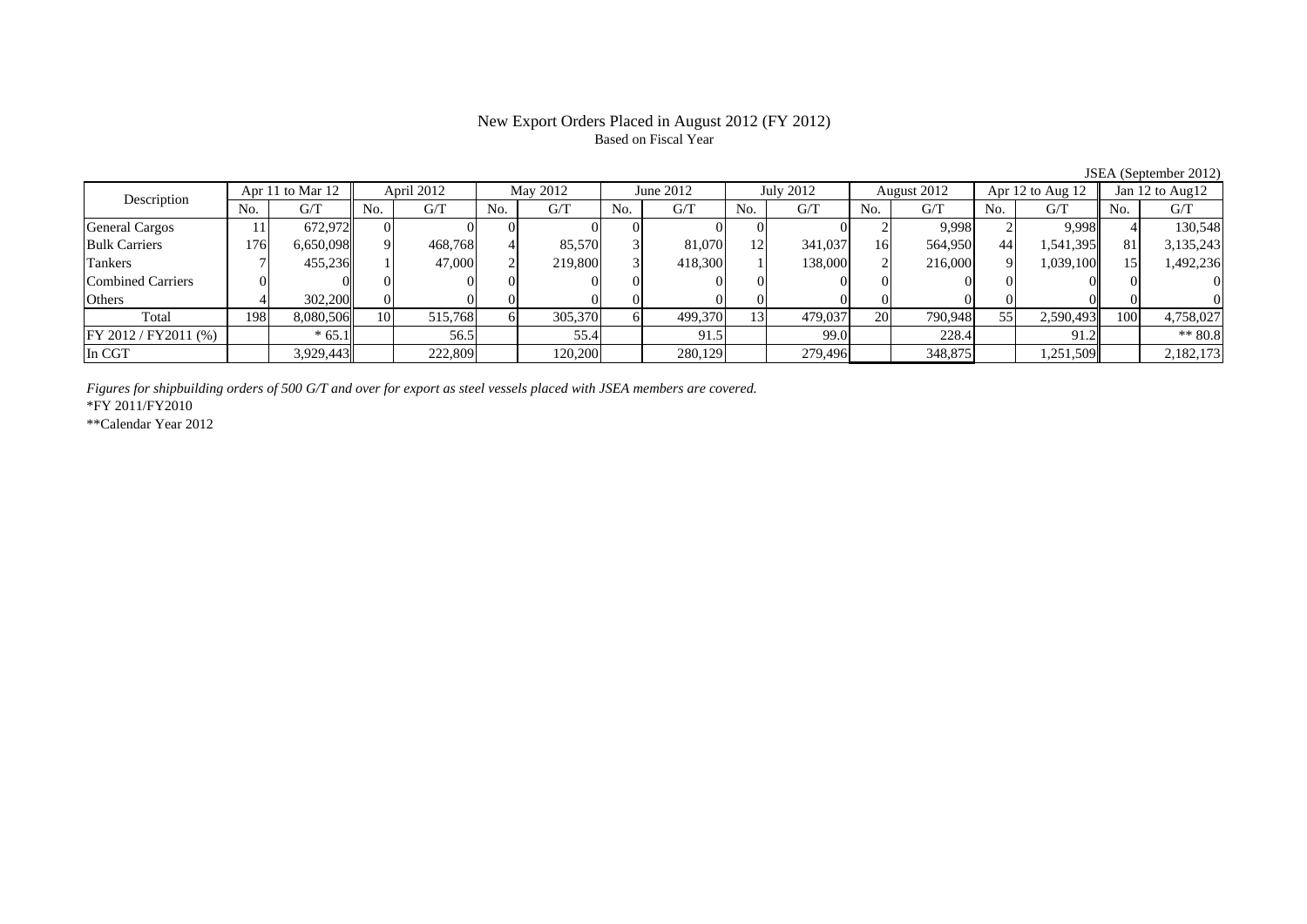# Export Ships Delivered in August 2012 (FY 2012) Based on Fiscal Year

| Apr 11 to Mar 12         |     | April 2012 |     | May 2012 |     | June 2012 |     | July 2012 |     | August 2012 |     | Apr 12 to Aug 12 |     | Jan 12 to Aug 12 |     |            |
|--------------------------|-----|------------|-----|----------|-----|-----------|-----|-----------|-----|-------------|-----|------------------|-----|------------------|-----|------------|
| Description              | No. | G/T        | No. | G/T      | No. | G/T       | No. | G/T       | No. | G/T         | No. | G/T              | No. | G/T              | No. | G/T        |
| General Cargos           | 19  | 1,008,576  |     | 60,131   |     | 138.687   |     | 353,113   |     |             |     |                  |     | 551,931          |     | 784,613    |
| <b>Bulk Carriers</b>     | 279 | 1,594,200  | 33  | .392,556 | 24  | 995,209   | 30  | .239,084  | 26  | .261,984    | 16  | 566,103          | 129 | 5,454,936        | 221 | 9,434,161  |
| Tankers                  | 55  | 3,325,557  |     | 333,984  |     | 156,975   |     | 412,343   |     | 69.164      |     | 47.950           | 15  | 1,020,416        |     | 1,415,227  |
| <b>Combined Carriers</b> |     |            |     |          |     |           |     |           |     |             |     |                  |     |                  |     |            |
| Others                   |     |            |     |          |     |           |     |           |     |             |     |                  |     |                  |     |            |
| Total                    | 353 | 15,928,333 | 39  | .786,671 | 27  | 1.290.871 |     | 2,004,540 | 28  | 1,331,148   | 17. | 614,053          | 152 | 7,027,283        | 257 | 11,634,001 |
| FY 2012 / FY2011 (%)     |     | $*92.8$    |     | 139.6    |     | 92.0      |     | 133.1     |     | 131.1       |     | 58.5             |     | 112.4            |     | ** $102.3$ |
| In CGT                   |     | 7,084,729  |     | 778,815  |     | 553,417   |     | 874,959   |     | 551,308     |     | 300,772          |     | 3,059,271        |     | 5,128,374  |

*Deliveries of new shipbuilding orders of 500 G/T and over for export as steel vessels placed with JSEA members are covered.*

\*FY 2011/FY2010

\*\*Calendar Year 2012

JSEA (September 2012)